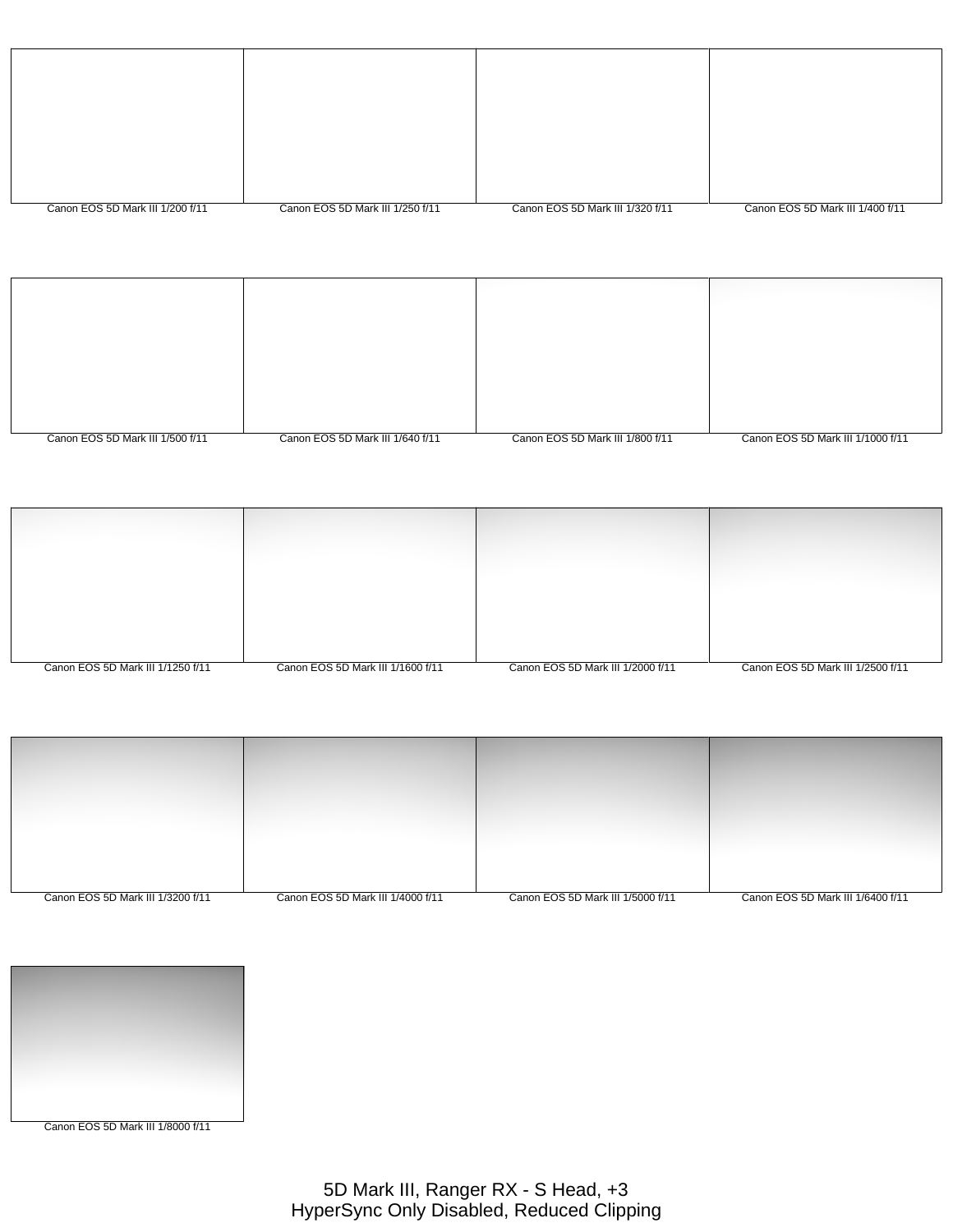| Canon EOS 5D Mark III 1/200 f/11 | Canon EOS 5D Mark III 1/250 f/11 | Canon EOS 5D Mark III 1/320 f/11 | Canon EOS 5D Mark III 1/400 f/11 |
|----------------------------------|----------------------------------|----------------------------------|----------------------------------|

| Canon EOS 5D Mark III 1/500 f/11 | Canon EOS 5D Mark III 1/640 f/11 | Canon EOS 5D Mark III 1/800 f/11 | Canon EOS 5D Mark III 1/1000 f/11 |
|----------------------------------|----------------------------------|----------------------------------|-----------------------------------|
|                                  |                                  |                                  |                                   |

| Canon EOS 5D Mark III 1/1250 f/11 | Canon EOS 5D Mark III 1/1600 f/11 | Canon EOS 5D Mark III 1/2000 f/11 | Canon EOS 5D Mark III 1/2500 f/11 |
|-----------------------------------|-----------------------------------|-----------------------------------|-----------------------------------|

| Canon EOS 5D Mark III 1/3200 f/11 | Canon EOS 5D Mark III 1/4000 f/11 | Canon EOS 5D Mark III 1/5000 f/11 | Canon EOS 5D Mark III 1/6400 f/11 |
|-----------------------------------|-----------------------------------|-----------------------------------|-----------------------------------|

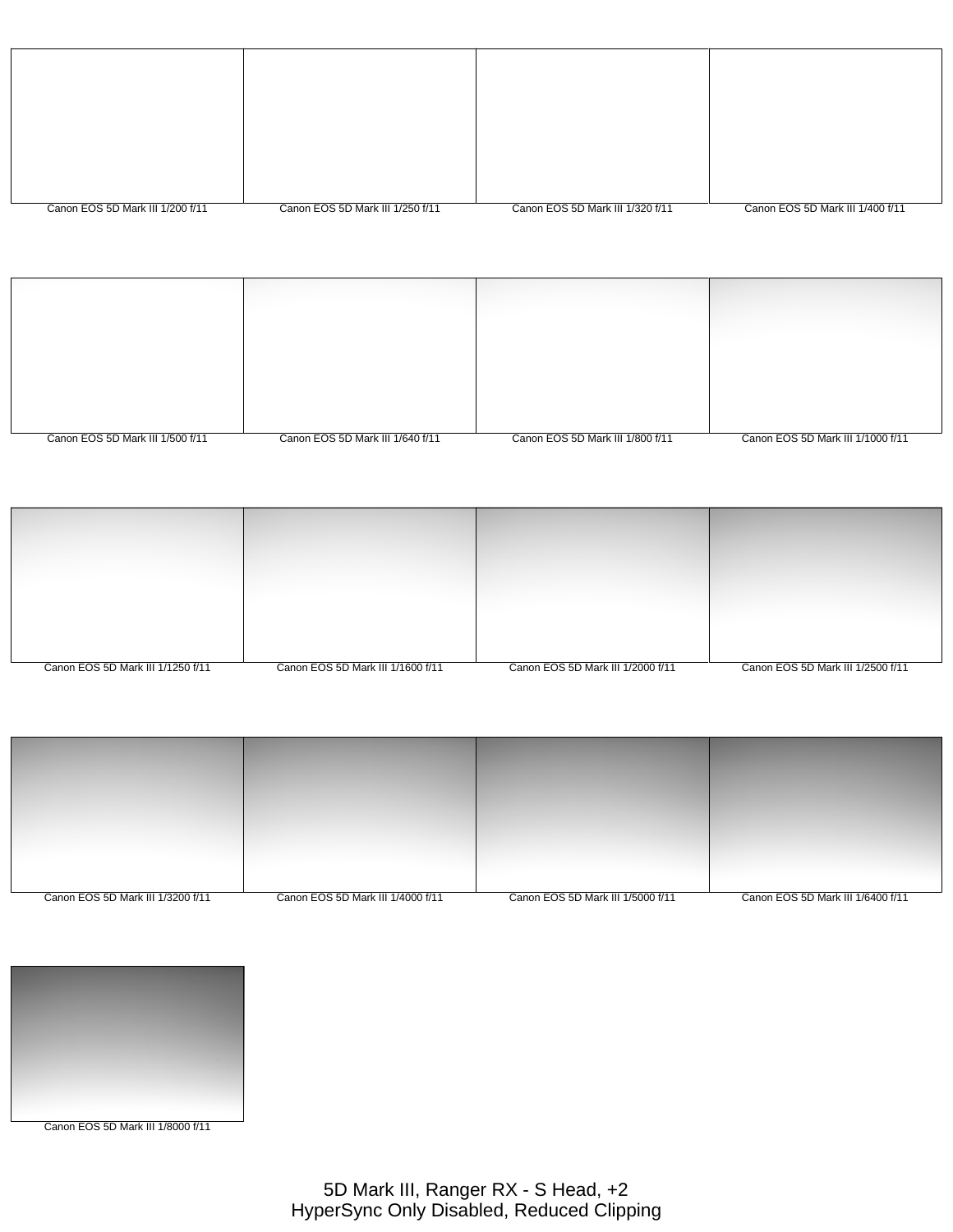| Canon EOS 5D Mark III 1/200 f/11 | Canon EOS 5D Mark III 1/250 f/11 | Canon EOS 5D Mark III 1/320 f/11 | Canon EOS 5D Mark III 1/400 f/11 |
|----------------------------------|----------------------------------|----------------------------------|----------------------------------|

| Canon EOS 5D Mark III 1/500 f/11 | Canon EOS 5D Mark III 1/640 f/11 | Canon EOS 5D Mark III 1/800 f/11 | Canon EOS 5D Mark III 1/1000 f/11 |
|----------------------------------|----------------------------------|----------------------------------|-----------------------------------|

| Canon EOS 5D Mark III 1/1250 f/11 | Canon EOS 5D Mark III 1/1600 f/11 | Canon EOS 5D Mark III 1/2000 f/11 | Canon EOS 5D Mark III 1/2500 f/11 |
|-----------------------------------|-----------------------------------|-----------------------------------|-----------------------------------|

| Canon EOS 5D Mark III 1/3200 f/11 | Canon EOS 5D Mark III 1/4000 f/11 | Canon EOS 5D Mark III 1/5000 f/11 | Canon EOS 5D Mark III 1/6400 f/11 |
|-----------------------------------|-----------------------------------|-----------------------------------|-----------------------------------|

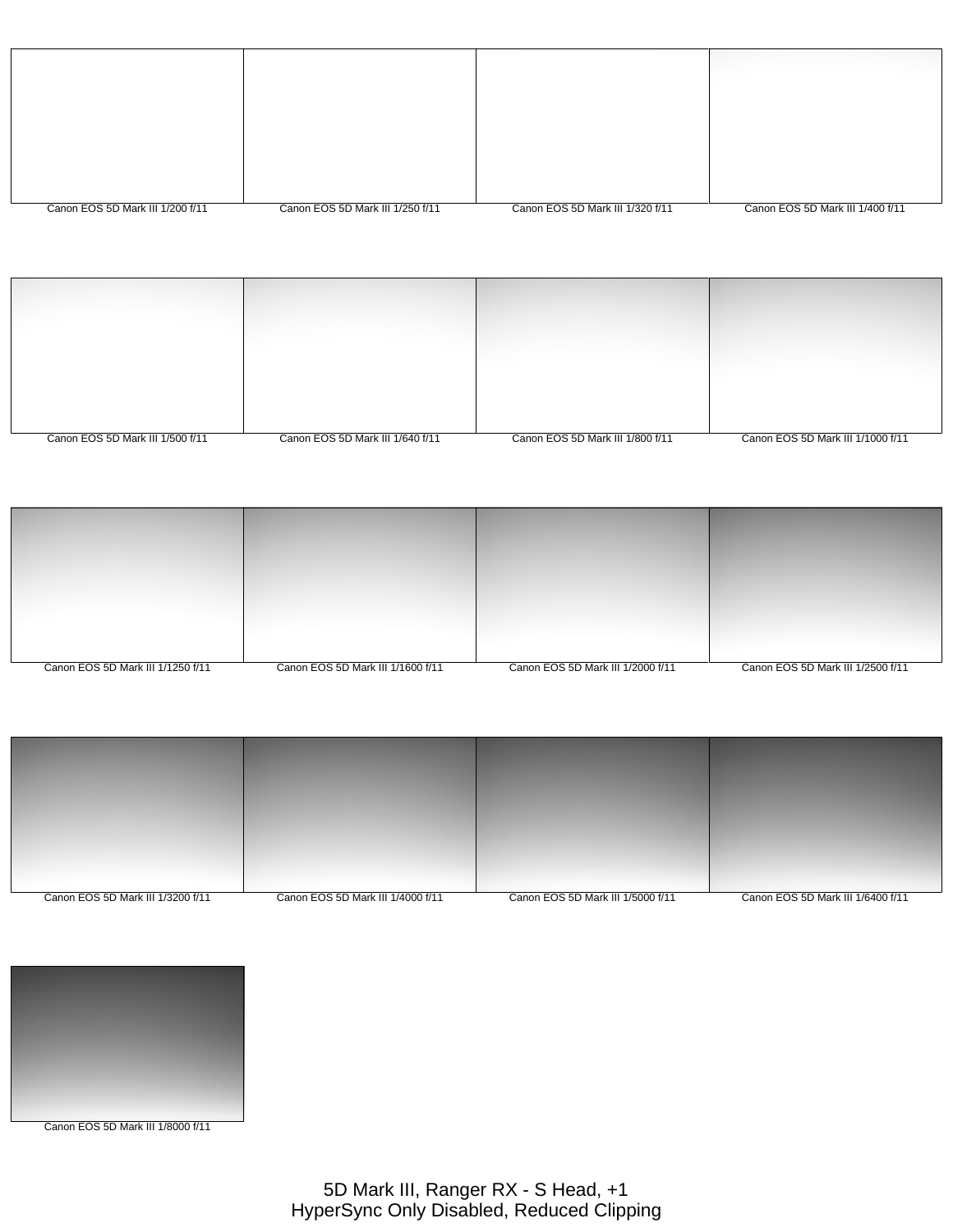| Canon EOS 5D Mark III 1/200 f/11 | Canon EOS 5D Mark III 1/250 f/11 | Canon EOS 5D Mark III 1/320 f/11 | Canon EOS 5D Mark III 1/400 f/11 |
|----------------------------------|----------------------------------|----------------------------------|----------------------------------|

| Canon EOS 5D Mark III 1/500 f/11 | Canon EOS 5D Mark III 1/640 f/11 | Canon EOS 5D Mark III 1/800 f/11 | Canon EOS 5D Mark III 1/1000 f/11 |
|----------------------------------|----------------------------------|----------------------------------|-----------------------------------|

| Canon EOS 5D Mark III 1/1250 f/11 | Canon EOS 5D Mark III 1/1600 f/11 | Canon EOS 5D Mark III 1/2000 f/11 | Canon EOS 5D Mark III 1/2500 f/11 |
|-----------------------------------|-----------------------------------|-----------------------------------|-----------------------------------|



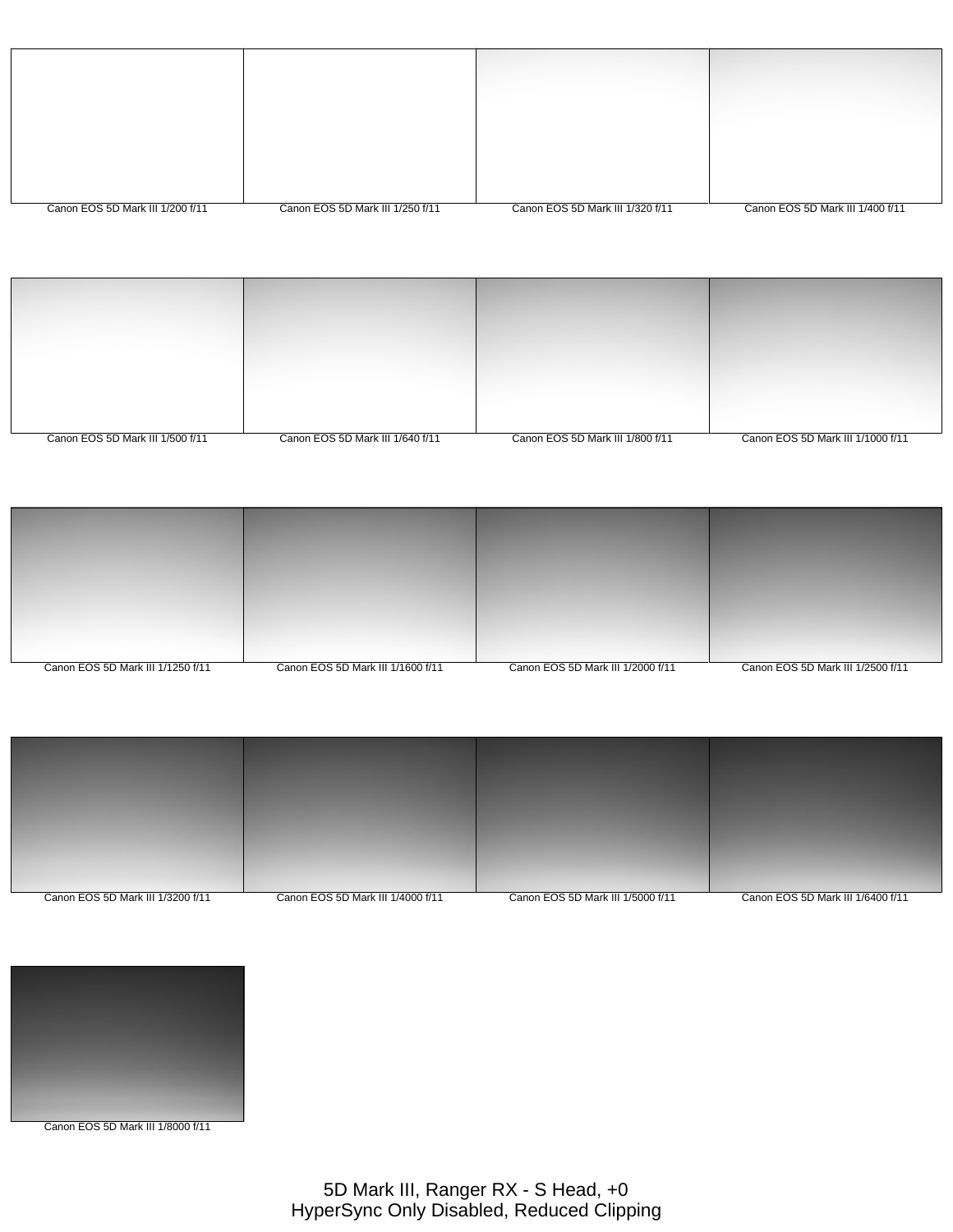| Canon EOS 5D Mark III 1/200 f/11 | Canon EOS 5D Mark III 1/250 f/11 | Canon EOS 5D Mark III 1/320 f/11 | Canon EOS 5D Mark III 1/400 f/11 |
|----------------------------------|----------------------------------|----------------------------------|----------------------------------|

| Canon EOS 5D Mark III 1/500 f/11 | Canon EOS 5D Mark III 1/640 f/11 | Canon EOS 5D Mark III 1/800 f/11 | Canon EOS 5D Mark III 1/1000 f/11 |
|----------------------------------|----------------------------------|----------------------------------|-----------------------------------|





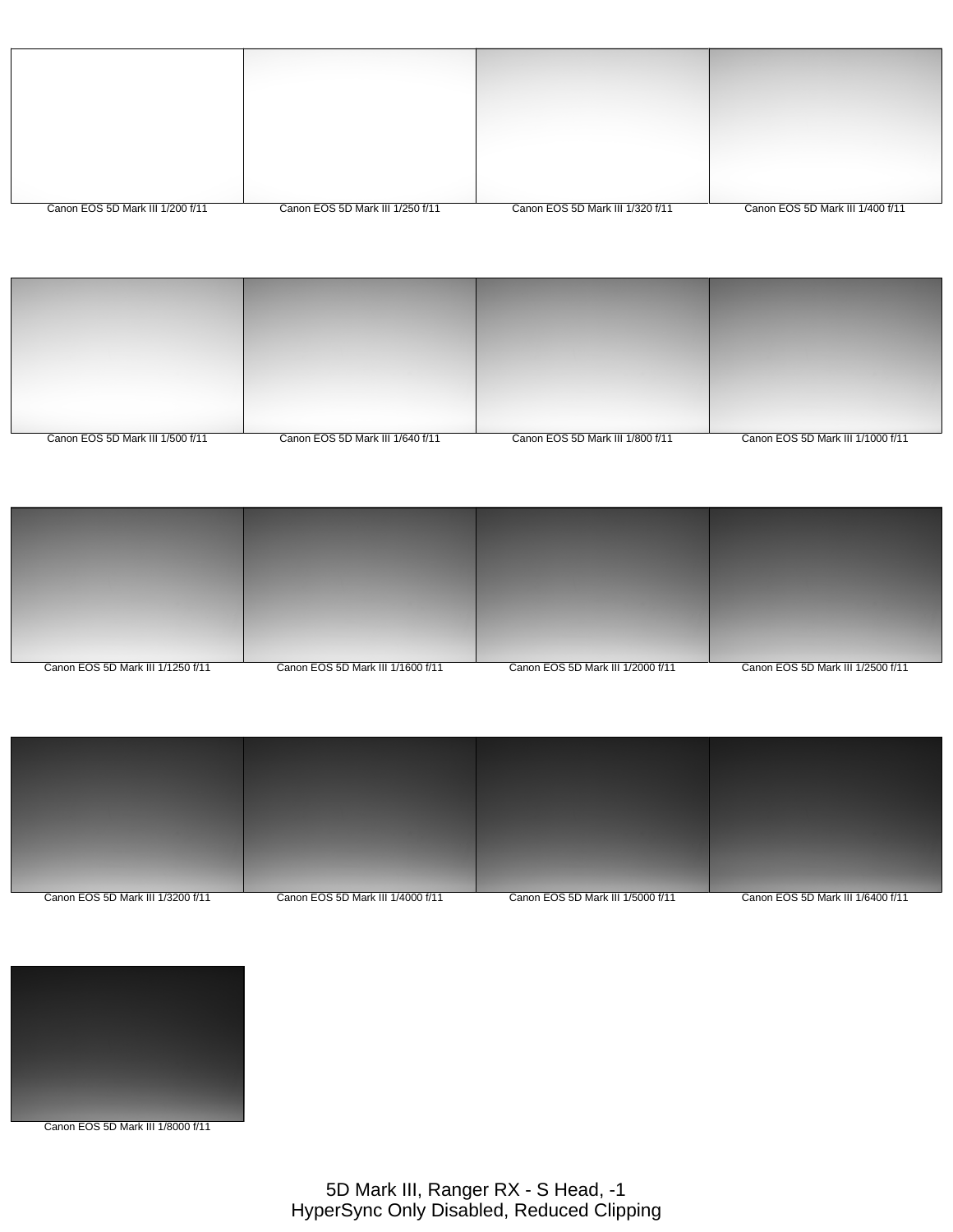| Canon EOS 5D Mark III 1/200 f/11 | Canon EOS 5D Mark III 1/250 f/11 | Canon EOS 5D Mark III 1/320 f/11 | Canon EOS 5D Mark III 1/400 f/11 |
|----------------------------------|----------------------------------|----------------------------------|----------------------------------|

| Canon EOS 5D Mark III 1/500 f/11 | Canon EOS 5D Mark III 1/640 f/11 | Canon EOS 5D Mark III 1/800 f/11 | Canon EOS 5D Mark III 1/1000 f/11 |
|----------------------------------|----------------------------------|----------------------------------|-----------------------------------|